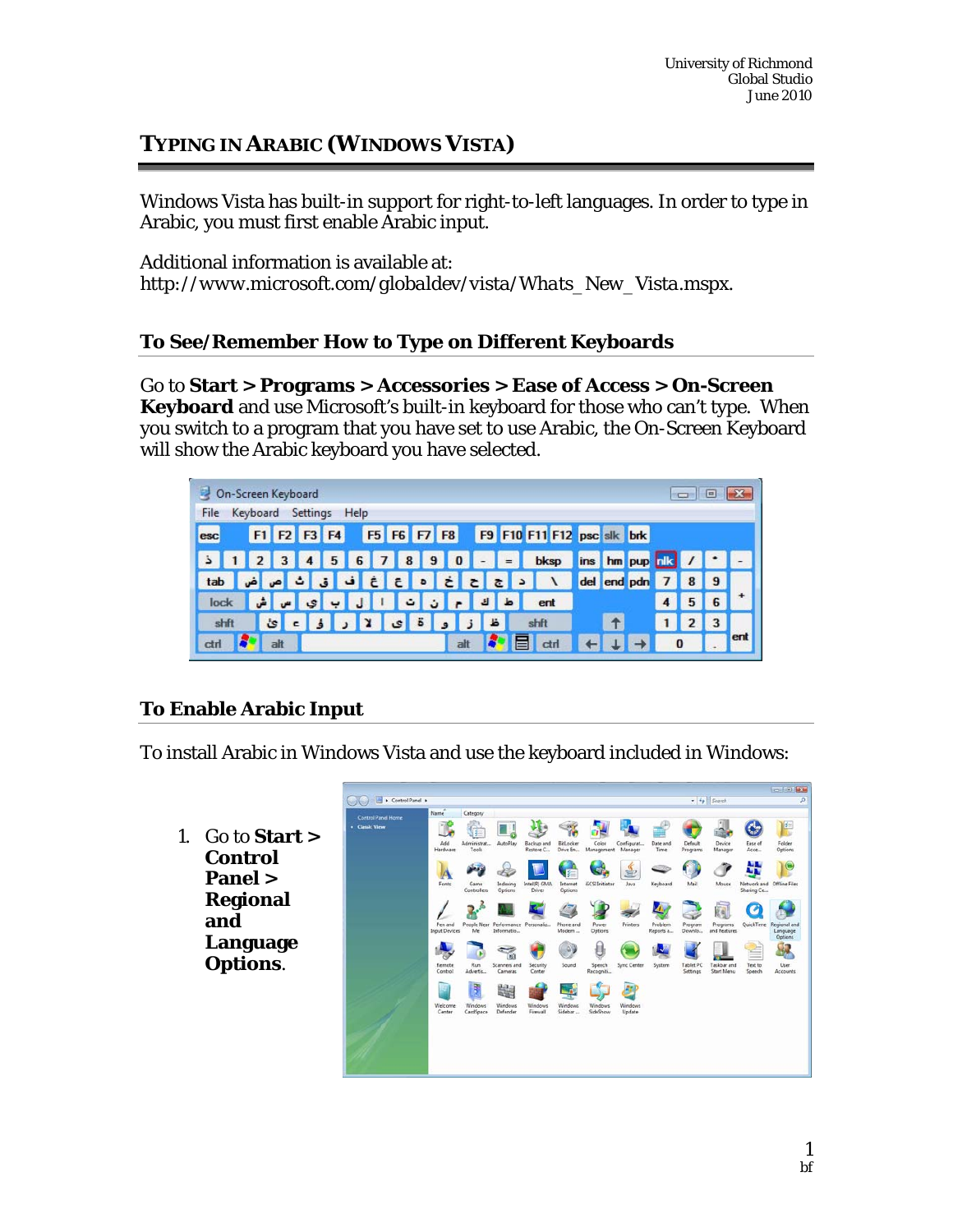| Formats                 | Location | Keyboards and Languages                                     | Administrative                                                      |
|-------------------------|----------|-------------------------------------------------------------|---------------------------------------------------------------------|
|                         |          | Keyboards and other input languages                         |                                                                     |
|                         |          |                                                             | To change your keyboard or input language click Change keyboards.   |
|                         |          |                                                             | Change keyboards                                                    |
|                         |          | How do I change the keyboard layout for the Welcome screen? |                                                                     |
| <b>Display language</b> |          |                                                             |                                                                     |
|                         |          | dialogs, click Install/uninstall languages.                 | To install or uninstall languages that Windows can use in menus and |
|                         |          |                                                             |                                                                     |
|                         |          |                                                             | * Install/uninstall languages                                       |
|                         |          |                                                             |                                                                     |
|                         |          |                                                             |                                                                     |
|                         |          |                                                             |                                                                     |
|                         |          |                                                             |                                                                     |
|                         |          |                                                             |                                                                     |
|                         |          |                                                             |                                                                     |
|                         |          |                                                             |                                                                     |
|                         |          |                                                             |                                                                     |
|                         |          |                                                             |                                                                     |
|                         |          | How can I install additional languages?                     |                                                                     |

6. Expand one of the available **Arabic** options, then **Keyboard**. The most commonly used keyboard is Arabic (101); another is Arabic (102) AZERTY. More are available if you click **Show More.** Check the boxes next to the keyboards you wish to install. Click **OK** when finished.

- 2. Click **Keyboards and Languages.**
- 3. Click **Change Keyboards.**
- 4. Leave the **Default Input Language** as English (or whichever language you use).
- 5. Under **Installed services** click **Add**.

| Select the language to add using the checkboxes below. |   | OK      |
|--------------------------------------------------------|---|---------|
| + Arabic (Kuwait)                                      | ▲ | Cancel  |
| + Arabic (Lebanon)                                     |   |         |
| F Arabic (Libya)                                       | 티 | Preview |
| <b>E</b> -Arabic (Morocco)                             |   |         |
| El-Arabic (Oman)                                       |   |         |
| F Arabic (Qatar)                                       |   |         |
| Arabic (Saudi Arabia)                                  |   |         |
| E Keyboard                                             |   |         |
| $\triangledown$ Arabic (101)                           |   |         |
| Arabic (102)                                           |   |         |
| Arabic (102) AZERTY                                    |   |         |
| <b>US</b>                                              |   |         |
| Show More                                              |   |         |
| + Other                                                |   |         |
| El-Arabic (Syria)                                      |   |         |
| + Arabic (Tunisia)                                     |   |         |
|                                                        |   |         |
| El-Arabic (U.A.E.)                                     |   |         |

**NOTE: There are minor differences among the various keyboards. You can install more than one and compare.** 

|    |                                                                                            | General Language Bar   Advanced Key Settings                           |            |  |  |  |  |
|----|--------------------------------------------------------------------------------------------|------------------------------------------------------------------------|------------|--|--|--|--|
|    | Default input language                                                                     |                                                                        |            |  |  |  |  |
|    | Select one of the installed input languages to use as the default for all<br>input fields. |                                                                        |            |  |  |  |  |
|    | English (United States) - US                                                               |                                                                        |            |  |  |  |  |
|    |                                                                                            |                                                                        |            |  |  |  |  |
|    | Installed services                                                                         |                                                                        |            |  |  |  |  |
|    | list. Use the Add and Remove buttons to modify this list.                                  | Select the services that you want for each input language shown in the |            |  |  |  |  |
| FN | English (United States)                                                                    |                                                                        |            |  |  |  |  |
|    | <b>Keyboard</b>                                                                            |                                                                        |            |  |  |  |  |
|    | $-1$ is<br>Arabic (Saudi Arabia)                                                           |                                                                        | Add        |  |  |  |  |
|    | Keyboard                                                                                   |                                                                        |            |  |  |  |  |
|    | $-A$ rabic (101)                                                                           |                                                                        | Remove     |  |  |  |  |
|    | Arabic (102) AZERTY                                                                        |                                                                        |            |  |  |  |  |
|    |                                                                                            |                                                                        | Properties |  |  |  |  |
|    |                                                                                            |                                                                        | Move Up    |  |  |  |  |
|    |                                                                                            |                                                                        | Move Down  |  |  |  |  |

7. Make sure there are entries for the keyboards that you selected under the **Arabic** header in **Installed services**.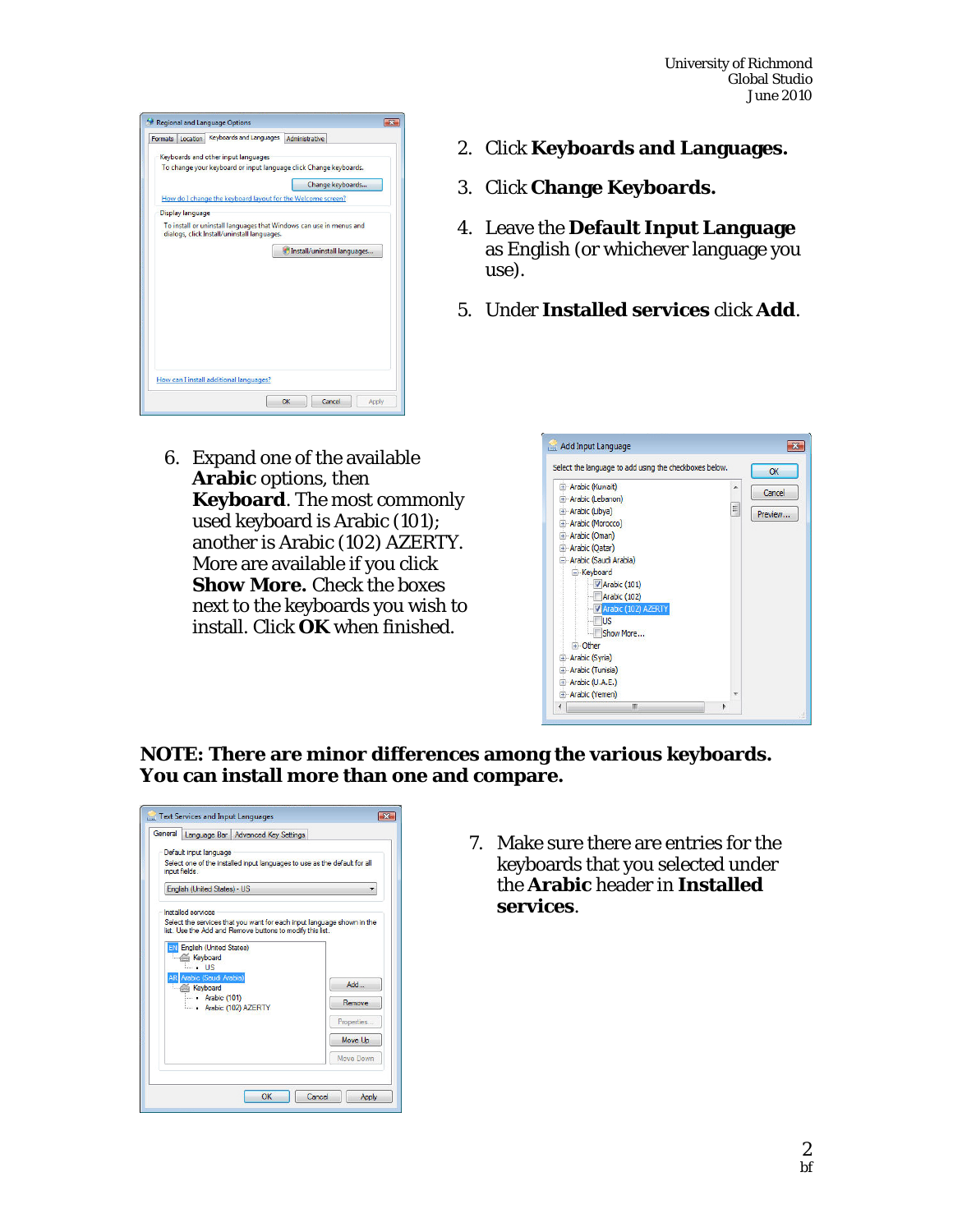- 8. Click the **Language Bar** tab. Make sure that the Language Bar option reads "floating on desktop."
- 9. Continue to click **Apply** and **OK** until you have exited the Control Panel.

| Text Services and Input Languages      |                                                    |  |
|----------------------------------------|----------------------------------------------------|--|
| General                                | Language Bar   Advanced Key Settings               |  |
| Language Bar                           |                                                    |  |
| <b>O</b> Floating On Desktop           |                                                    |  |
| Docked in the taskbar                  |                                                    |  |
| Hidden                                 |                                                    |  |
|                                        | Show the Language bar as transparent when inactive |  |
|                                        | Show additional Language bar icons in the taskbar  |  |
| V Show text labels on the Language bar |                                                    |  |
|                                        |                                                    |  |
|                                        |                                                    |  |
|                                        |                                                    |  |
|                                        |                                                    |  |
|                                        |                                                    |  |
|                                        |                                                    |  |
|                                        |                                                    |  |
|                                        |                                                    |  |
|                                        | OK<br>Cancel                                       |  |

AR Arabic (Saudi Arabia)

## **To Type in Arabic**

To change from one input language/keyboard to another, you use the Language Bar. When minimized, it may look like this on your Task Bar.



It will look like this on your desktop.

*Lost the Language Bar? Right-click on the Task Bar and choose Toolbars > Language Bar to get it back.* 

Click the blue box with letters (often, at first, EN for English) to change input languages.

| AR Arabic (Saudi Arabia) (201) |                     |
|--------------------------------|---------------------|
|                                | Arabic (101)<br>v   |
|                                | Arabic (102) AZERTY |

**EN English (United States)** EN English (United States) AR Arabic (Saudi Arabia)

Then click the keyboard icon to select the appropriate keyboard.

## **NOTE: YOU NEED TO SWITCH TO THE APPROPRIATE LANGUAGE EVERY TIME YOU BEGIN USING A NEW PROGRAM!**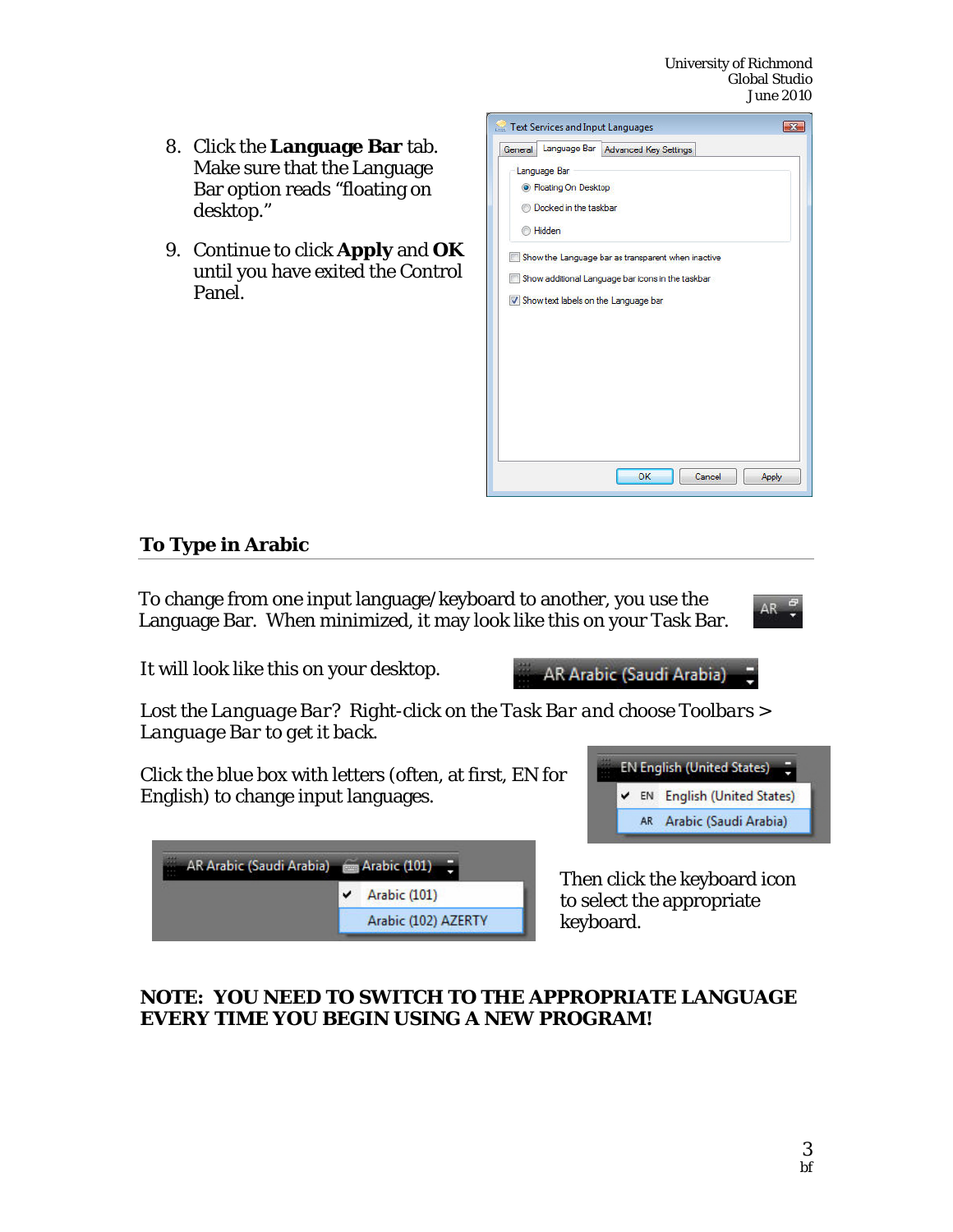#### **Working with Arabic in Word 2007**

| <b>Changing Text Direction:</b> |  |  |
|---------------------------------|--|--|
|                                 |  |  |

- 1. Click the circular **Office Button** at the upper left of the screen.
- 2. Click the **Word Options** button at the bottom of the menu.



3. In the **Word Options** window, click **Customize** on the left.

| <b>Word Options</b>                                                                                                                        |                                                                                                                                                                                                                                                                                                                                                                                                                                         |                                                                                                                                                                                  |
|--------------------------------------------------------------------------------------------------------------------------------------------|-----------------------------------------------------------------------------------------------------------------------------------------------------------------------------------------------------------------------------------------------------------------------------------------------------------------------------------------------------------------------------------------------------------------------------------------|----------------------------------------------------------------------------------------------------------------------------------------------------------------------------------|
| Popular<br><b>Display</b><br>Proofing<br>Save<br>Typography<br>Advanced<br>Customize<br>Add-Ins<br><b>Trust Center</b><br><b>Resources</b> | €<br>Customize the Quick Access Toolbar and keyboard shortcuts.<br>Choose commands from: 0<br><b>Home Tab</b><br>$\checkmark$<br>Reset Document Quick St<br>Reset to Quick Styles fro<br>p.<br><b>Right Border</b><br>Right-to-Left Text Direction<br>Save as Quick Style Set<br>Save Selection as a New<br>$\mathbf{R}$<br>Select<br>蠶<br>Select All<br>Show Quick Access Toolbar below the Ribbon<br>Keyboard shortcuts:<br>Customize | Customize Quick Access Toolbar: O<br>For all documents (default)<br>$\checkmark$<br>Save<br>н<br>LF)<br>Undo<br>×<br>$Add \geq$<br>A.<br>C.<br>Redo<br>Remove<br>Modify<br>Reset |
|                                                                                                                                            |                                                                                                                                                                                                                                                                                                                                                                                                                                         | OK<br>Cancel                                                                                                                                                                     |

- 4. Switch the **Choose commands from** section from **Popular Commands** to **Home Tab**.
- 5. Find and highlight **Right-to-Left Direction**, then click the **Add** button. The command will move to the **Customize Quick Access Toolbar** section on the right. Repeat this for **Left-to-Right Direction**.
- 6. Click **OK** to close the **Word Options** window. The options will appear on the Quick Access Toolbar as paragraph symbols with arrows indicating text direction.



7. Click the **Right-to-Left** button to shift the text direction from right to left. Click the **Left-to-Right** button to change back.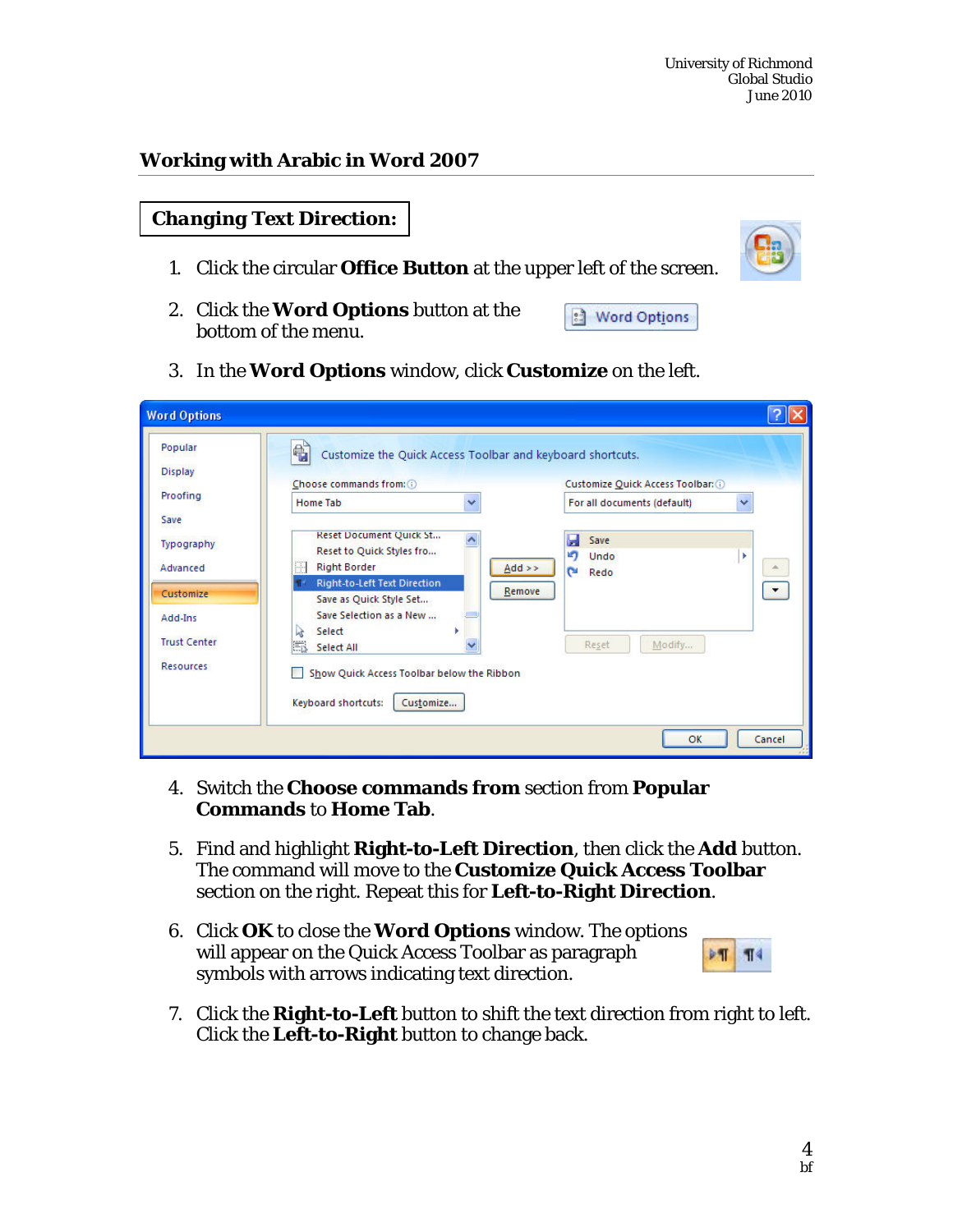## *Typing Hindi Numbers:*

Even when you're typing in Arabic, numbers will appear as "Arabic" numerals, i.e., the ones used in Europe and the US on a daily basis. To type the numbers used in Arabic, i.e., "Hindi" numerals, you need to change settings in Word. (**Beware: changing this setting changes it for all documents. Remember to change back when you quit typing in Arabic.)**

- 1. Switch to an Arabic keyboard on the **Language Bar**.
- 2. Click on the circular **Office Button** at the upper left.
- 3. Click **Word Options** at the bottom of the menu.
- 4. In the **Word Options** menu, click **Advanced** at the left.

| <b>Word Options</b>                     |                                                                                                        |        |
|-----------------------------------------|--------------------------------------------------------------------------------------------------------|--------|
| Popular                                 | <b>Show document content</b>                                                                           | ٨      |
| <b>Display</b><br>Proofing              | Show background colors and images in Print Layout view<br>Show text wrapped within the document window |        |
| Save                                    | Show picture placeholders @<br>Show drawings and text boxes on screen                                  |        |
| Typography<br>Advanced                  | Show text animation<br>M<br>Show control characters                                                    |        |
| Customize                               | <b>Show bookmarks</b><br><b>Show Smart Tags</b><br>M                                                   |        |
| Add-Ins                                 | Show text boundaries<br>Show crop marks                                                                |        |
| <b>Trust Center</b><br><b>Resources</b> | Show field codes instead of their values<br>When selected $\vee$<br>Field shading:                     |        |
|                                         | Arabic<br>Numeral:<br>$\checkmark$                                                                     |        |
|                                         | Arabic<br>Month names:<br>Hindi<br><b>Diacritics</b><br>M<br>Context                                   |        |
|                                         | Use this e System<br>itics                                                                             | v      |
|                                         | OK                                                                                                     | Cancel |

5. Scroll down to the **Show document content** section and look for the **Numeral** menu.

**NOTE: This menu will not be visible unless you have activated an Arabic keyboard.** 

6. Choose **Context** in the **Numerals** menu.

**NOTE: If you choose Hindi as your option in the Numerals menu, this style will be applied to all documents (including those in English).**